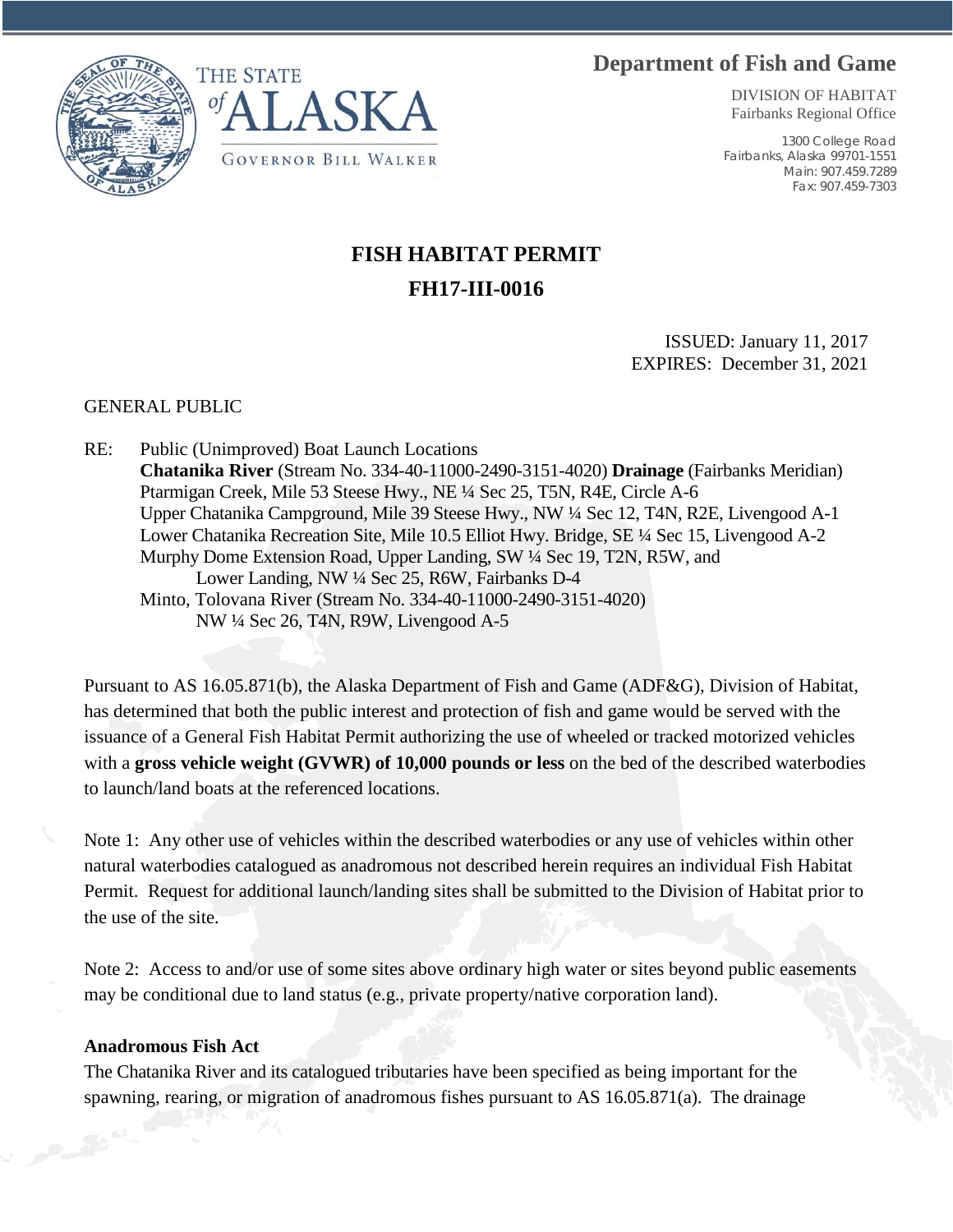provides habitat for Chinook, coho, and chum salmon, anadromous whitefish and sheefish, and also supports resident fish species (e.g., Arctic grayling).

In accordance with AS 16.05.871(d), authorization is hereby given to launch and land boats in the described waterbodies at the referenced locations using the described size of vehicle subject to the following stipulation:

1) No streambed or bank alteration, gravel removal, water use, or diversion of any kind is authorized under this permit.

The owner and/or operator of the vehicle (permittee), and/or the legal guardian of minor dependent owner/operators (permittees), is responsible for the actions of contractors, agents, or other persons who perform work to accomplish the approved project. For any activity that significantly deviates from the approved plan, you shall notify the Division of Habitat and obtain written approval in the form of a permit amendment before beginning the activity. Any action that increases the project's overall scope or that negates, alters, or minimizes the intent or effectiveness of any stipulation contained in this permit will be deemed a significant deviation from the approved plan. The final determination as to the significance of any deviation and the need for a permit amendment is the responsibility of the Division of Habitat. Therefore, it is recommended you consult the Division of Habitat immediately when a deviation from the approved plan is being considered.

For the purpose of inspecting or monitoring compliance with any condition of this permit, you shall give an authorized representative of the state free and unobstructed access, at safe and reasonable times, to the permit site. You shall furnish whatever assistance and information as the authorized representative reasonably requires for monitoring and inspection purposes.

This letter constitutes a permit issued under the authority of AS 16.05.871 and must be retained on site during project activities. Please be advised that this determination applies only to activities regulated by the Division of Habitat; other agencies also may have jurisdiction under their respective authorities. This determination does not relieve you of your responsibility to secure other permits; state, federal, or local. You are still required to comply with all other applicable laws.

In addition to the penalties provided by law, this permit may be terminated or revoked for failure to comply with its provisions or failure to comply with applicable statutes and regulations. The department reserves the right to require mitigation measures to correct disruption to fish and game created by the project and which was a direct result of the failure to comply with this permit or any applicable law.